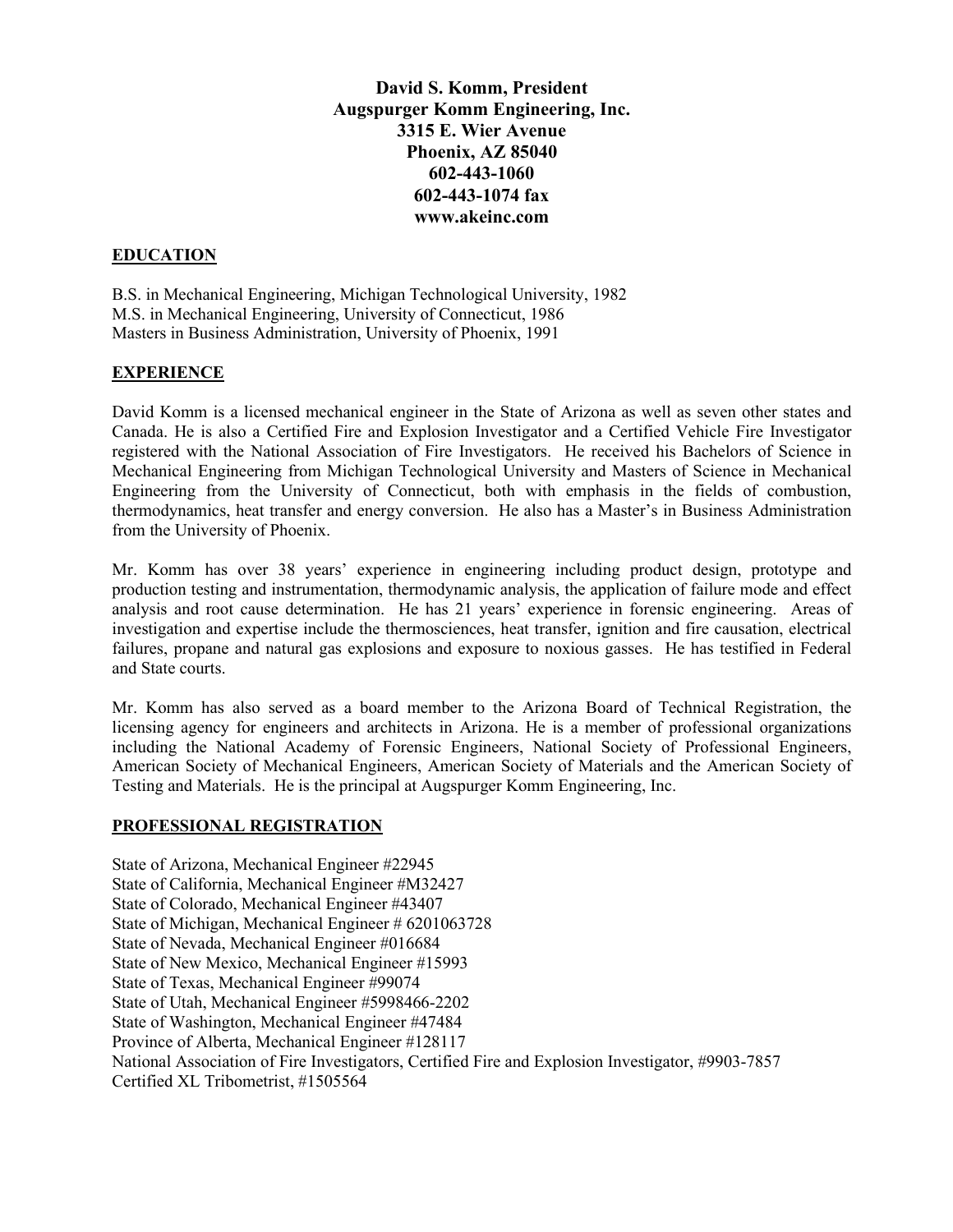David S. Komm. PE., PEng. President Page 2 of 4

### **EXPERIENCE HISTORY**

| $2000 -$  | Augspurger Komm Engineering, Inc.                      |
|-----------|--------------------------------------------------------|
| 1999-2000 | Southwest Biophysics, Inc., Vice President Engineering |
| 1987-1999 | Honeywell International, Inc., Engineering Director    |
| 1983-1987 | Pratt and Whitney Aircraft, Senior Engineer            |

# **PROFESSIONAL AFFILIATIONS**

American Society of Testing and Materials Member of the E58 Committee on Forensic Engineering Member of the E30 Committee on Forensic Sciences Member of the F08 Committee on Sports Equipment and Facilities National Academy of Forensic Engineers, Senior Member #737S National Society of Professional Engineers American Society of Mechanical Engineers National Fire Protection Association National Association of Fire Investigators International Association of Arson Investigators International Code Council National Association of Subrogation Professionals American Society of Materials Illuminating Engineering Society of North America

# **CONTINUING EDUCATION**

National Academy of Forensic Engineers (NAFE) 2022 Winter Conference Tucson, AZ, January 8-9, 2022 NAFE Rules of Civil Procedure for Forensic Fire & Engineering Experts, Seminar, Livonia, MI, November 15-16, 2021 NAFE Webinar; Technical Topics in Forensic Engineering, January 9-10, 2021 National Association of Fire Investigators, 2019 Vehicle Fire Investigation Training Program, September 16-19, 2019, Lexington, KY National Academy of Forensic Engineers (NAFE), Seminar, Denver, CO, July 27-28, 2019 International Association of Arson Investigators, Motor Vehicle Fire Investigation-3 Day, Newport Beach, CA, January 22-24, 2019 International Association of Fire Investigators Conference, Itasca, IL, September 24-26, 2018 NAFE Summer Conference, Buffalo, NY July 27-29, 2018 NASP Webinar; Climbing to the Top of Your WC Scaffolding Subrogation Case, July 10, 2018 Excel Tribometers, LLC; CXLT Certification Program, San Diego, CA, June 26, 2018 Texas Board of Professional Engineers; Professional Engineering Practice Updates/Ethics, June 15, 2017 International Association of Arson Investigators, Inc., AZ Commercial Kitchen Fires 2016, Dec. 6-7, 2016 ADA Regulations and their Impact on Design Professionals, June15, 2016 Excel Tribometers, LLC, CXLT Certification Program, Philadelphia, PA, May 5, 2015 Arizona Association of Defense Counsel, Advocacy Seminar, Trial Preparation Through Jury Verdict, February 11, 2015 Arizona Engineering Law, HalfMoon Education Inc., Phoenix, AZ, January 22, 2015 International Association for Fire and Arson Investigators (IAAI), Las Vegas, NV, April 16-18, 2014 FBI Improvised Explosives Workshop, Phoenix, AZ, February 19, 2014 FPA1033, 2014 Edition Overview (NAFI), Online, October 10, 2013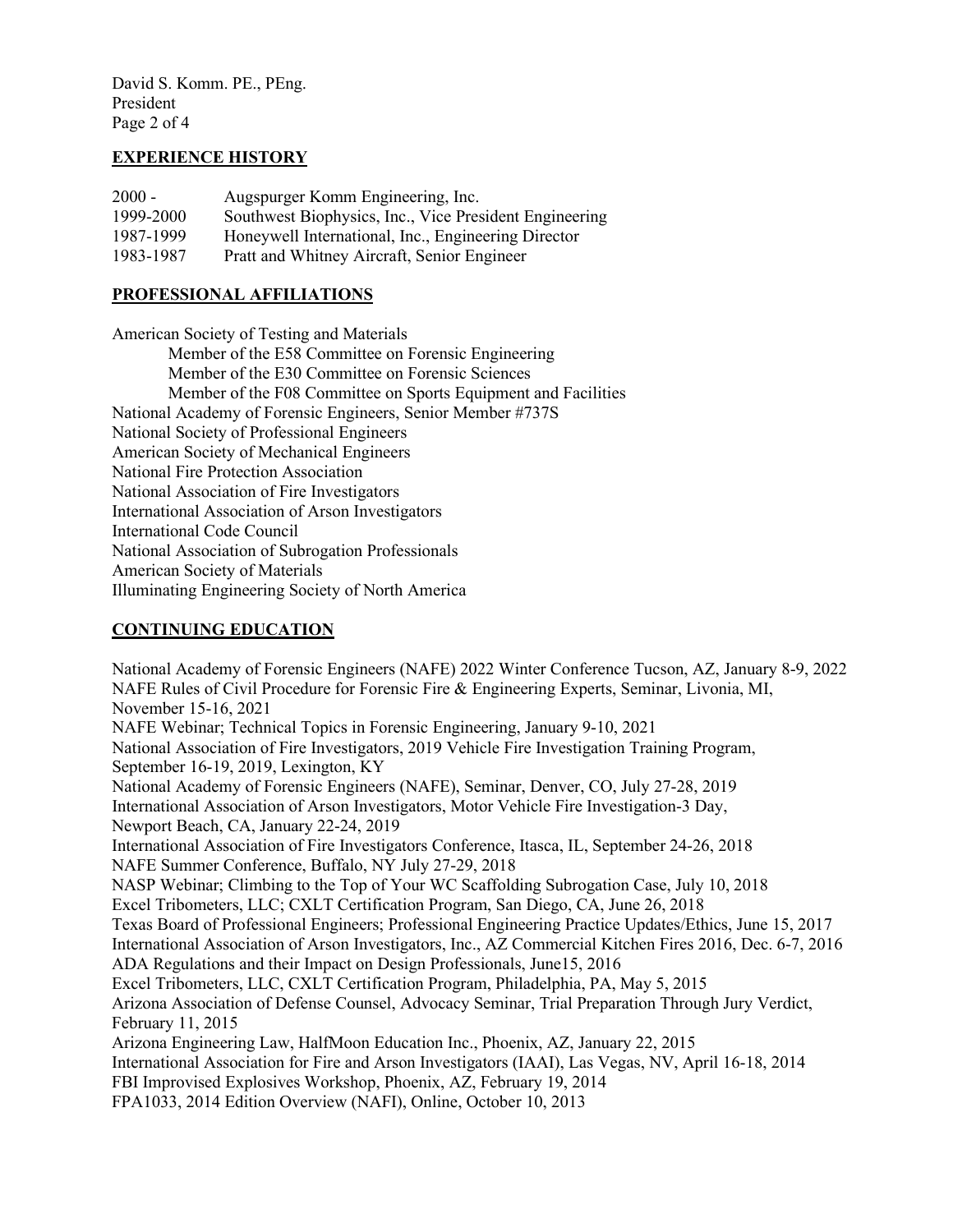David S. Komm. PE., PEng. President Page 3 of 4

### **CONTINUING EDUCATION - continued**

Liability Issues for Expert Witnesses (TASA) Online, August 6, 2013 National Association of Subrogation Professionals (NASP), Residential Electrical Fires Online, July 16, 2013 General Topics and Ethical Considerations for Forensic Engineers (NAFE), January 18-20, 2013 Electrical Fire Investigations Advanced Seminar, AZ (IAAI), July 11-13, 2012 Expert Reports-Practical Considerations and New Rule 26 Amendments (NASP), February 29, 2012

## **PUBLICATIONS**

Author & Contributor, "Fire Investigator: Principles and Practice to NFPA 921 and 1033", Fourth Edition, Jones and Bartlett Learning, 2015

David S. Komm, P.E., PEng, C.F.E.I., "Seeing What We Believe", AZ Attorney Magazine, October, 2014 David S. Komm, P.E., "Forensic Engineering Analysis of Baseball Ballistics"; Journal of the National Academy of Forensic Engineers, Vol. XXIX No. 1, June 2012

David S. Komm, P.E., C.F.E.I. and Joseph Tomei, "Non-Destructive Examination of Plastic Failure," Subrogator Magazine, Winter, 2011

David S. Komm, P.E., P.Eng, C.F.E.I., "Forensic Engineering Analysis of a Propane Fueled Residential Gas Explosion", National Academy of Forensic Engineers, Vol. XXVIII No. 1, June 2011

David S. Komm, P.E., C.F.E.I., Quent Augspurger, P.E., and Hugh J. McSpadden, "Forensic Engineering Investigation of Basketball Goal Support Failure," International Symposium on Safety Science and Technology, Beijing, China, October, 2010

Eric A. Beebe, E.I.T., Kevin W. Hollander, Ph.D., David S. Komm, P.E., and Todd A. Springer, E.I.T., "Non-Destructive Testing Methods for Examination of Failed Plastic Parts," ASME Early Technical Conference, Arlington, TX, April 2009

David S. Komm, P.E., Kevin Hollander, Ph.D., Eric A. Beebe, E.I.T., Hugh J. McSpadden, "Steps Used to Analyze the Failure of an Exterior Suspended Ceiling," International Symposium on Safety Science and Technology, Beijing, China, September, 2008

## **PRESENTATIONS**

Forensic Engineering Analysis of the Energetic Failure of Plastic Pool Chlorinators, NAFE Summer Conference, Buffalo, NY, July 27-29, 2018

Preventing The Preventable Fire, Presentation for Arizona School Trust Risk Management Summit, February 9, 2018

Creative Means and Innovative Approaches to Forensic Engineering, AZ ASM, November 13, 2014 Accident Recreation without Getting Yourself Hurt, Palo Verde SAR, September 13, 2014

Human Factors – Perception, Expectation, Accommodation, AASIU, June 11, 2014

Human Factors CLE Presentation, Fennemore Craig, August 19, 2013

Cost Effective Use of Consultants and Experts Web Seminar, NASP, February 14, 2012

Role and Responsibilities of the Arizona BTR, ACEC LEAP, Phoenix, AZ, July 16, 2011

Forensic Engineering Analysis of Baseball Ballistics, NAFE, Orlando, FL, July 17, 2010

Catastrophic Activities and Forensic Engineering, Hartford Insurance, Elgin, IL, May 10, 2010

Introduction to Forensic Engineering, Arizona State University, Tempe, AZ

Propane Fueled Residential Gas Explosion, NAFE, New Orleans, LA, January 16, 2010